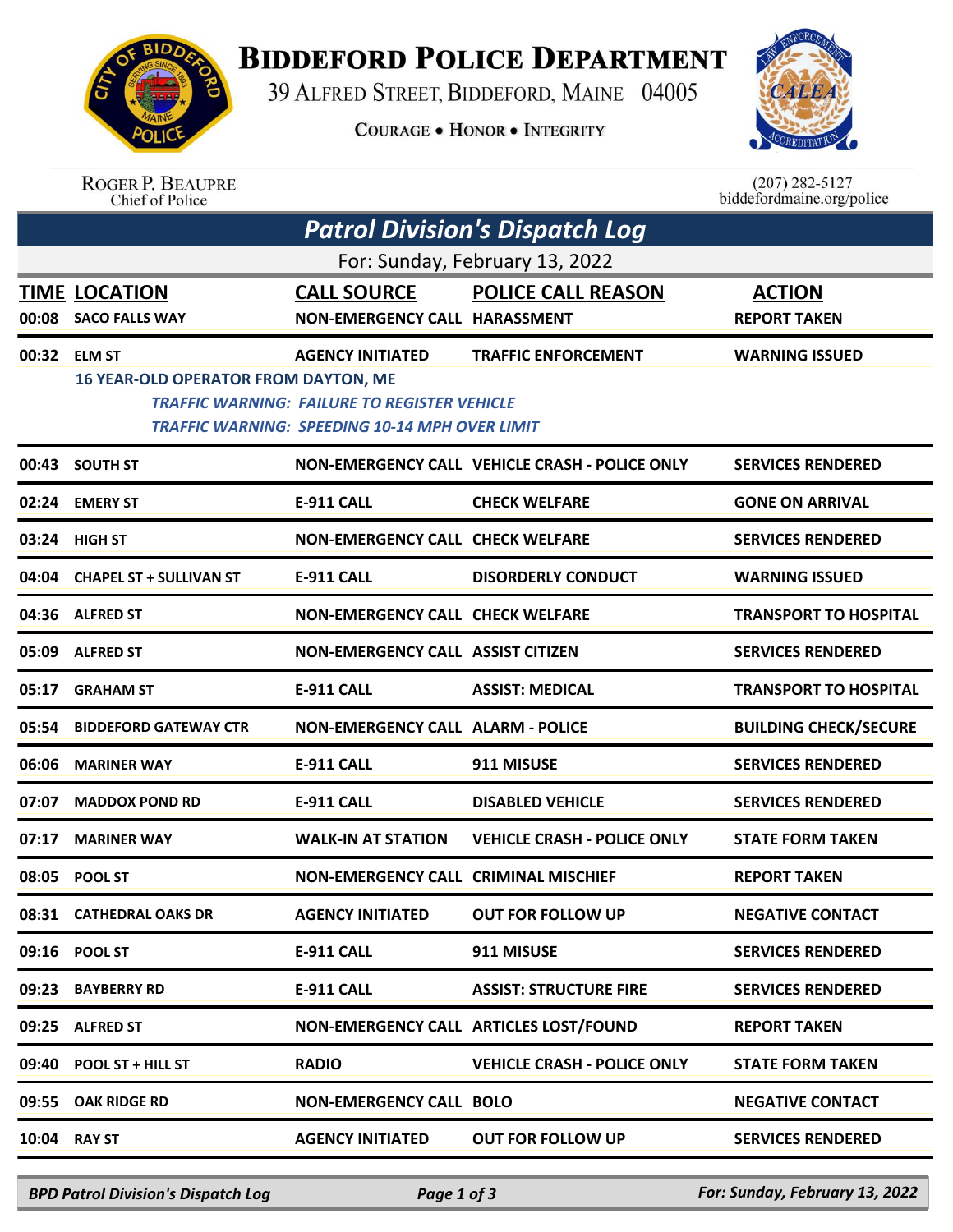|                                                                                                                 | <b>TIME LOCATION</b><br>10:18 SIMARD AVE                                        | <b>CALL SOURCE</b><br><b>E-911 CALL</b>                                          | <b>POLICE CALL REASON</b><br>911 MISUSE                                                       | <b>ACTION</b><br><b>SERVICES RENDERED</b> |  |  |  |
|-----------------------------------------------------------------------------------------------------------------|---------------------------------------------------------------------------------|----------------------------------------------------------------------------------|-----------------------------------------------------------------------------------------------|-------------------------------------------|--|--|--|
|                                                                                                                 | 10:18 BUCKLEYS CT                                                               | <b>NON-EMERGENCY CALL CHECK WELFARE</b>                                          |                                                                                               | <b>NO ACTION REQUIRED</b>                 |  |  |  |
|                                                                                                                 |                                                                                 |                                                                                  |                                                                                               |                                           |  |  |  |
| 10:49                                                                                                           | <b>MT PLEASANT ST</b>                                                           | E-911 CALL                                                                       | 911 MISUSE                                                                                    | <b>SERVICES RENDERED</b>                  |  |  |  |
| 11:50                                                                                                           | <b>KENNEDY DR</b>                                                               | <b>E-911 CALL</b>                                                                | <b>DOMESTIC COMPLAINTS</b>                                                                    | <b>REPORT TAKEN</b>                       |  |  |  |
|                                                                                                                 | 12:54 CLEAVES ST                                                                | <b>NON-EMERGENCY CALL CHECK WELFARE</b>                                          |                                                                                               | <b>NEGATIVE CONTACT</b>                   |  |  |  |
|                                                                                                                 | 15:25 ACORN ST                                                                  | NON-EMERGENCY CALL HARASSMENT                                                    |                                                                                               | <b>SERVICES RENDERED</b>                  |  |  |  |
|                                                                                                                 | 15:26 ALFRED ST + ANDREWS RD<br><b>43 YEAR-OLD OPERATOR FROM WATERBORO, ME</b>  | <b>AGENCY INITIATED</b><br><b>TRAFFIC WARNING: SPEEDING 10-14 MPH OVER LIMIT</b> | <b>TRAFFIC ENFORCEMENT</b>                                                                    | <b>WARNING ISSUED</b>                     |  |  |  |
| 15:44                                                                                                           | <b>MILE STRETCH RD</b>                                                          | <b>AGENCY INITIATED</b>                                                          | <b>ANIMAL COMPLAINT</b>                                                                       | <b>NO ACTION REQUIRED</b>                 |  |  |  |
|                                                                                                                 | 16:55 BOULDER WAY                                                               | NON-EMERGENCY CALL SHOPLIFTING                                                   |                                                                                               | <b>SUMMONS ISSUED</b>                     |  |  |  |
|                                                                                                                 | DEFENDANT: RYAN J MCKEE  AGE: 34  RESIDENT OF: BIDDEFORD, ME                    |                                                                                  |                                                                                               |                                           |  |  |  |
|                                                                                                                 |                                                                                 |                                                                                  | <b>CHARGE: THEFT BY UNAUTHORIZED TAKING OR TRANSFER - SHOPLIFTING (FELONY)</b>                |                                           |  |  |  |
| 17:05                                                                                                           | <b>SOUTH ST</b>                                                                 | <b>NON-EMERGENCY CALL ALARM - POLICE</b>                                         |                                                                                               | <b>FALSE ALARM</b>                        |  |  |  |
|                                                                                                                 | 17:32 POOL ST + FOSS ST<br><b>30 YEAR-OLD OPERATOR FROM SACO, ME</b>            | <b>AGENCY INITIATED</b>                                                          | <b>TRAFFIC ENFORCEMENT</b><br>TRAFFIC WARNING: OPERATING VEHICLE WITH INADEQUATE BRAKE LIGHTS | <b>WARNING ISSUED</b>                     |  |  |  |
|                                                                                                                 | 17:53 ALFRED ST                                                                 | <b>AGENCY INITIATED</b>                                                          | <b>TRAFFIC ENFORCEMENT</b>                                                                    | <b>WARNING ISSUED</b>                     |  |  |  |
|                                                                                                                 | 37 YEAR-OLD OPERATOR FROM STANDISH, ME                                          | <b>TRAFFIC WARNING: OPERATING WITH INADEQUATE HEADLIGHTS</b>                     |                                                                                               |                                           |  |  |  |
| 18:49                                                                                                           | <b>MARINER WAY</b>                                                              | <b>NON-EMERGENCY CALL SUSPICION</b>                                              |                                                                                               | <b>GONE ON ARRIVAL</b>                    |  |  |  |
|                                                                                                                 | 19:08 ALFRED ST                                                                 | NON-EMERGENCY CALL ANIMAL COMPLAINT                                              |                                                                                               | <b>SERVICES RENDERED</b>                  |  |  |  |
|                                                                                                                 | 19:26 ALFRED ST + ARENA DR<br>39 YEAR-OLD OPERATOR FROM HUBBARDSTON, MA         | <b>AGENCY INITIATED</b><br><b>TRAFFIC WARNING: SPEEDING 10-14 MPH OVER LIMIT</b> | <b>TRAFFIC ENFORCEMENT</b>                                                                    | <b>WARNING ISSUED</b>                     |  |  |  |
| 19:43                                                                                                           | <b>ALFRED ST + DENTAL AVE</b><br><b>46 YEAR-OLD OPERATOR FROM BIDDEFORD, ME</b> | <b>AGENCY INITIATED</b>                                                          | <b>TRAFFIC ENFORCEMENT</b><br><b>TRAFFIC WARNING: OPERATING WITHOUT HEADLIGHTS AFTER DARK</b> | <b>WARNING ISSUED</b>                     |  |  |  |
|                                                                                                                 | 19:51 GRANITE ST                                                                | E-911 CALL                                                                       | <b>DOMESTIC COMPLAINTS</b>                                                                    | <b>ARREST(S) MADE</b>                     |  |  |  |
| DEFENDANT: DANA RICHARD HAWKES  AGE: 49  RESIDENT OF: BIDDEFORD, ME<br><b>CHARGE: DOMESTIC VIOLENCE ASSAULT</b> |                                                                                 |                                                                                  |                                                                                               |                                           |  |  |  |
| 19:55                                                                                                           | <b>GREEN ST + WENTWORTH ST</b>                                                  | <b>NON-EMERGENCY CALL SUSPICION</b>                                              |                                                                                               | <b>SERVICES RENDERED</b>                  |  |  |  |
|                                                                                                                 | 20:46 JEFFERSON ST                                                              | <b>E-911 CALL</b>                                                                | <b>CHECK WELFARE</b>                                                                          | <b>SERVICES RENDERED</b>                  |  |  |  |
| 20:49                                                                                                           | <b>BACON ST + FOSS ST</b>                                                       | <b>RADIO</b>                                                                     | <b>ASSIST: MEDICAL</b>                                                                        | <b>TRANSPORT TO HOSPITAL</b>              |  |  |  |
|                                                                                                                 | 21:34 POMERLEAU ST                                                              | <b>RADIO</b>                                                                     | <b>CHECK WELFARE</b>                                                                          | <b>NEGATIVE CONTACT</b>                   |  |  |  |
|                                                                                                                 | <b>BPD Patrol Division's Dispatch Log</b>                                       | Page 2 of 3                                                                      |                                                                                               | For: Sunday, February 13, 2022            |  |  |  |